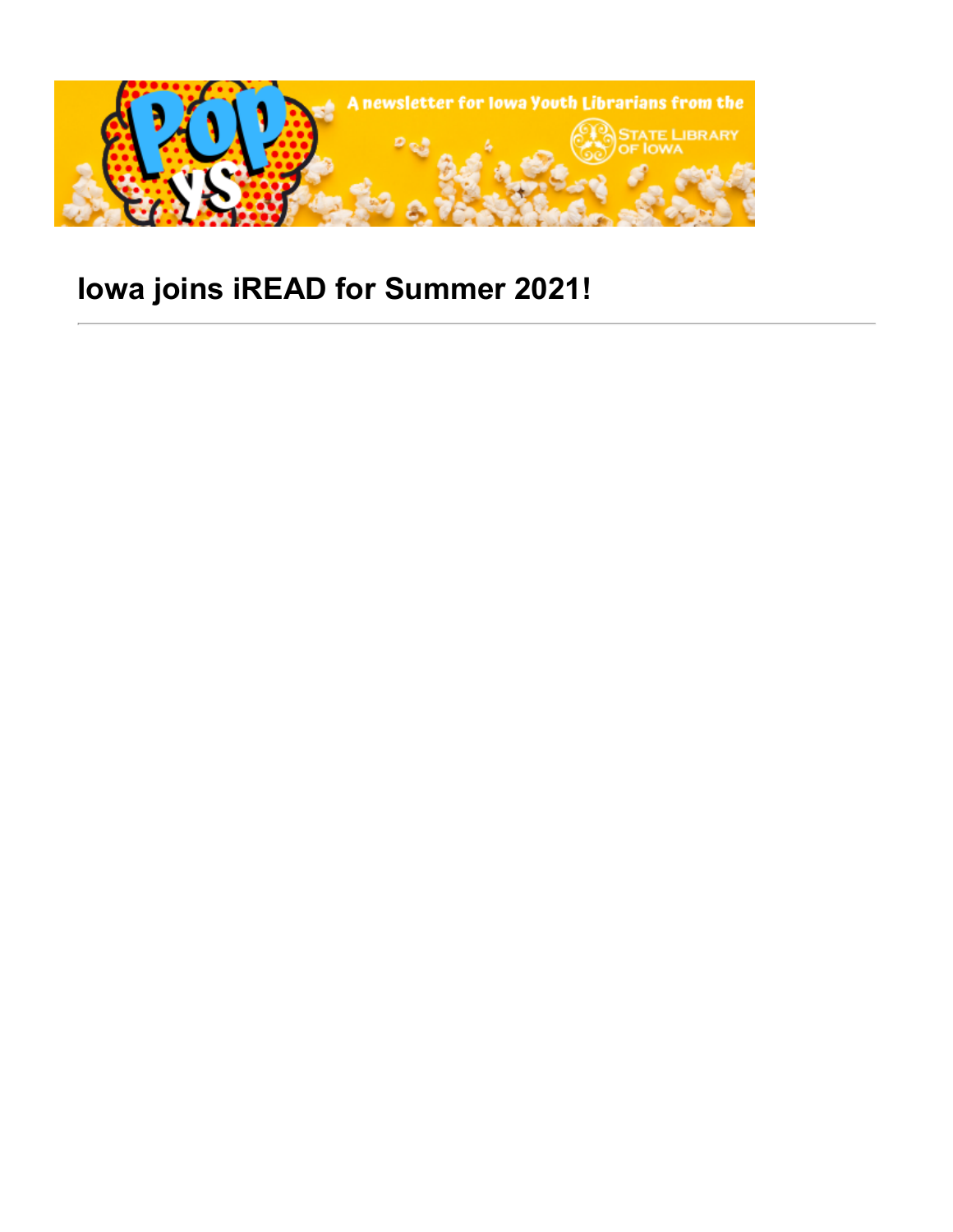

The State Library of Iowa is happy to announce that for 2021 we will be joining iREAD Summer Learning Consortium! Based in Illinois, iREAD presents summer learning material for librarians in Illinois, Minnesota, California, Oregon, Alaska, and worldwide by the Department of Defense for libraries on military bases.

Youth Services Consultant Angie Manfredi did an in-depth review of the iREAD program and appreciated the exciting *Reading Colors Your World* theme, the dynamic art, and the flexibility and breadth of iREAD. The Youth Services Advisory Council – an advisory board made up of youth services librarians from across the state – agreed this was a fun and engaging program that would be fresh, relevant, contemporary, and useful for Iowa's libraries. After meeting in March to review material from iREAD they unanimously voiced their support and interest in joining iRead for 2021.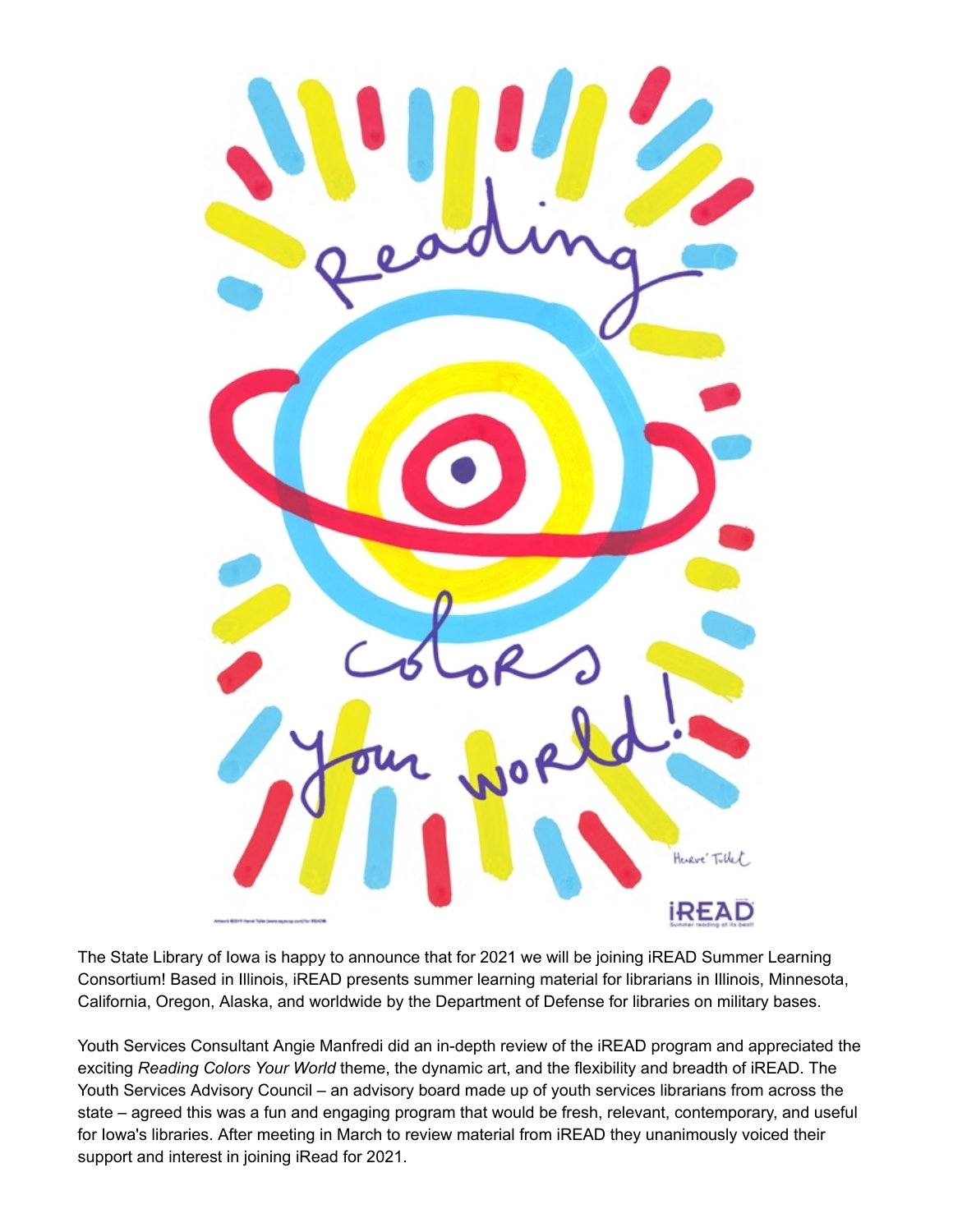Nancy Medema, Program Director of the Library Support Network, and State Librarian Michael Scott also reviewed the new materials and enthusiastically voiced their support to transition to the iREAD program.

"We are so excited to welcome Iowa librarians as iREADers for summer 2021!" says Illinois Library Association (ILA)/iREAD Executive Director Diane Foote. "Our upcoming theme *Reading Colors Your World* lends itself to a broad array of interpretation, from celebrating cultural diversity to exploring the science of color, creating and appreciating art, and more. We can't wait to get started with you!"

## **What Do I Need To Know?**

## **Learn more about what iREAD 2021 has to offer and get some of your questions answered!**

#### *How much will this cost?*

The State Library of Iowa provides the iREAD program to all Iowa libraries free of charge. You will receive access to an iREAD manual that will provide you with ideas and outlines for displays, crafts, and programs for all ages. This manual also contains all the graphics, bibliographies, and more!

#### *How will I get the manual?*

This year, we're transitioning to providing online access to the manual. You won't have to worry about losing a USB drive or entering access codes at a website anymore, hooray! Each library will be granted download access to a manual and can do whatever best suits their needs with it. You can save it your own USB or multiple USBs, you can store it in a shared drive for multiple users

to access, you can even print it all out if you want. An advantage of iREAD is that this access isn't a *license*, it's a **purchase**, so once you download the manual, it's all yours.

#### *What if I want to buy a USB or print version of the manual? Can I buy program swag like t-shirts, bookmarks, posters, and incentives?*

You can purchase all of this and more [at the iREAD store!](https://www.ireadprogram.org/store?utm_medium=email&utm_source=govdelivery) (The items currently in the store are still for the 2020 theme but in October will switch over to 2021 items.)

#### *What's new about iREAD?*

While many of the supports for your summer programming will remain the same, iREAD has some great new features. They have a special focus on preventing summer slide, including specific products made to help [educate people about the importance of summer programs. Additionally, iREAD is flexible; you can use th](https://www.ireadprogram.org/store?category=8%2Fprevent-summer-slide&utm_medium=email&utm_source=govdelivery)e art in perpetuity after purchase, it doesn't ever expire. iREAD is designed by in-practice librarians with an understanding of how summer happens in a public library. As an example, I especially appreciate there's an entire chapter on decorations and displays, complete with pictures from real libraries. Also, iREAD contracts with illustrators to license the work of familiar characters. 2021's art not only features the work of Hervé Tullet, creator of the best-selling sensation *Press Here* but also the beloved *Crayons* from illustrator Oliver Jeffers. This recognizable, well-known art and characters help with promoting the program.

#### *Can I tell performers and other partners about this theme?*

Please do! We look forward to seeing and hearing about what you will create around and using this awesome theme. As a reminder, many libraries in Illinois use iREAD and their themes, so some regional performers might already be familiar with their work.

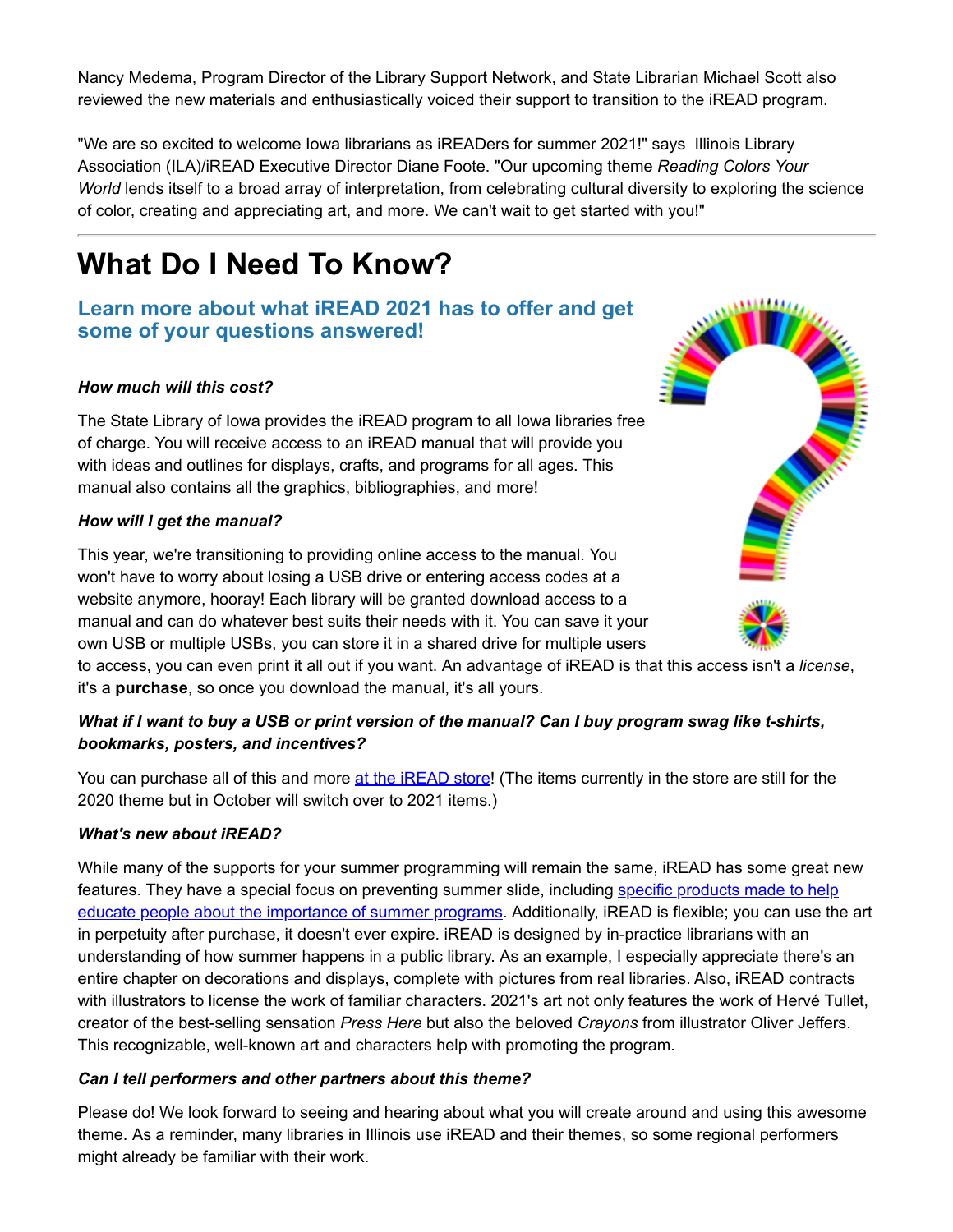#### *What if I still want to use the 2021 Collaborative Summer Library Program theme?*

Any library interested in using *Tails & Tales,* the Collaborative Summer Library's (CSLP) 2021 theme, is [welcome to join the CSLP on their own](https://www.cslpreads.org/membership-information/join-cslp/?utm_medium=email&utm_source=govdelivery). You will need to pay their annual membership base fee, which is \$20 for standalone library plus \$2 for any branch libraries, and purchase any other material, such as a manual, that you wish to use to run the program. The State Library of Iowa will not be providing monetary funding, technical support, or continuing education on the CSLP's 2021 theme.

#### *What are Iowa librarians saying about iReads?*

The choice to use iReads was made in concert with the Youth Advisory Council, a council made up of in practice librarians across the state. Their insights and discussions about iReads were invaluable. Here are thoughts from two of the members who helped make the decision!

*"I was beyond excited about the switch from CLSP to the iREAD program. I appreciate the themes around current, relevant children's literary characters our readers identify with. This approach takes out a lot of the guess work as a programmer on what books to highlight, and gives us more time and guidance on how to shape our programs rather than researching the hundreds of books being published which fit in a vaguer theme." -* Tyler Hahn, Director, Cherokee Public Library

*"As Youth Services Librarian at Hiawatha Public Library, I am excited about implementing iREAD for summer 2021 and other YS librarians across Iowa will feel the same way. The theme "Reading Colors Your World" celebrates the diversity in our state and while embracing a simple commonality, the love of reading. Additionally, the artwork is phenomenal. The use of beloved book characters and identifiable color schemes will draw in readers of all ages." -* Alicia Mangin, Youth Services Librarian, Hiawatha Public Library

#### *I want to learn more!*

Good news, you'll have several opportunities to learn more! In September, iREAD is hosting a welcome webinar for *all* librarians participating. Attendance at this session is capped at the first 500 attendees, but don't worry! Not only is this session going to be recorded but iREAD staff is joining us for an Iowa exclusive webinar in October. **Our October Pop YS session on Thursday, October 15th from 1:00-2:00 will be all about iREAD** and a representative from *iREAD* will walk us through all the excitement. After that session, you will be able to download your manuals! Instructions on how to create an account and register for courses in the new catalog will be coming mid-September, so stay tuned. Further online continuing education training and work group sessions will take place throughout the fall and winter.

Have other questions? Contact **Angie Manfredi** directly.

**Ready to learn more about iREAD, this theme and see more designs (and see the t-shirts!) from 2021's featured artists: Oliver Jeffers, Yuyi Morales, Hervé Tullet, and Zach Lehner?**



*iREAD is supported by the Institute of Museum and Library Services under the provisions of the Library Services and Technology Act as administered by the State Library of Iowa.*